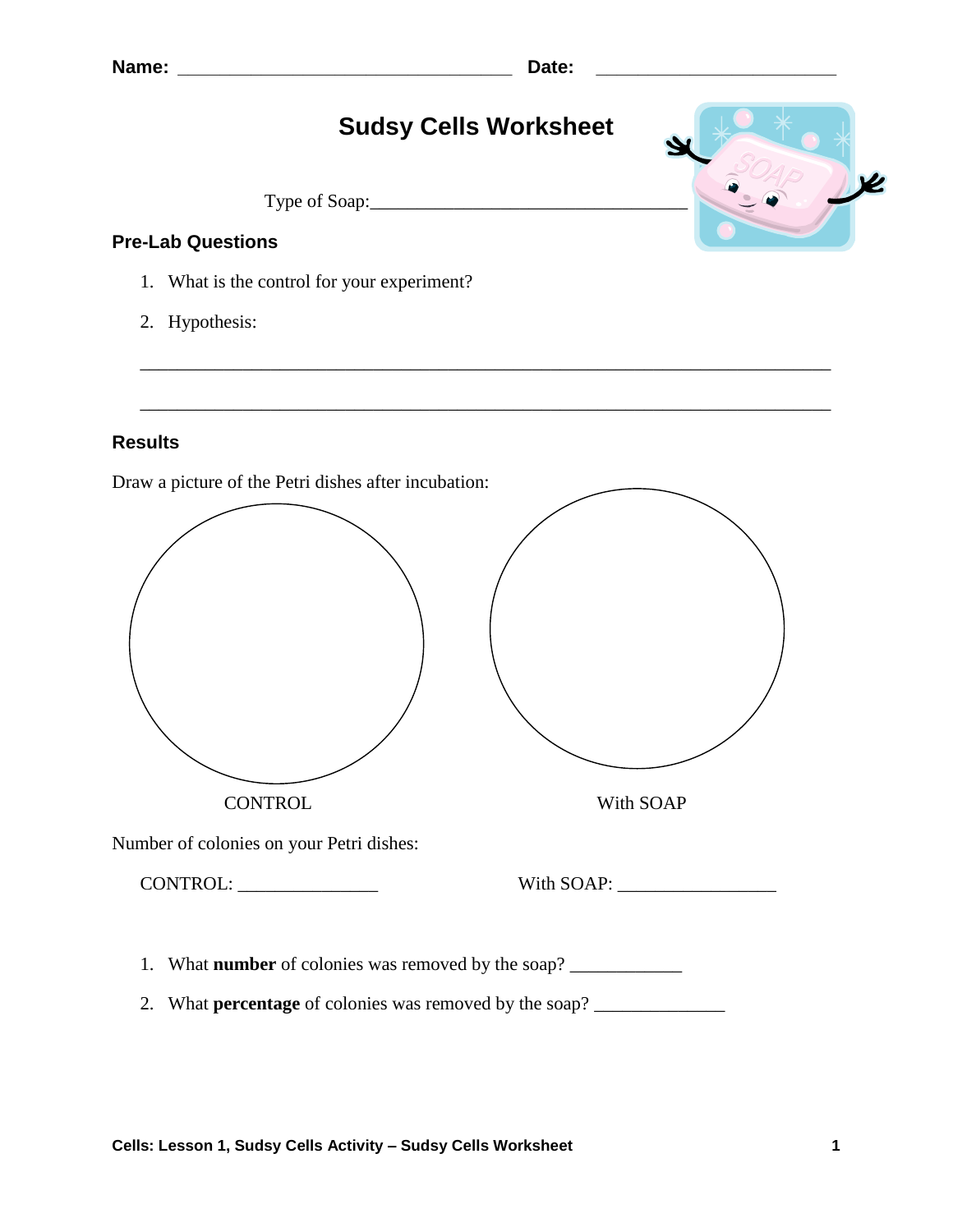|                        | # Colonies Removed by Soap |                                   |                                   |                          |                                      |  |
|------------------------|----------------------------|-----------------------------------|-----------------------------------|--------------------------|--------------------------------------|--|
| <b>Groups</b>          | <b>Bar Soap</b>            | <b>Liquid Hand</b><br><b>Soap</b> | Anti-<br>bacterial<br><b>Soap</b> | Hand<br><b>Sanitizer</b> | Liquid<br><b>Dish</b><br><b>Soap</b> |  |
| Groups 1-5             |                            |                                   |                                   |                          |                                      |  |
| Groups 6-10            |                            |                                   |                                   |                          |                                      |  |
| <b>Groups 11-15</b>    |                            |                                   |                                   |                          |                                      |  |
| <b>Class average</b>   |                            |                                   |                                   |                          |                                      |  |
| <b>Removal</b><br>$\%$ |                            |                                   |                                   |                          |                                      |  |

**Class Results** Record the class results in the table below.

- 1. Which soap worked the best for removal of bacteria?
- 2. What are some sources of error that might have affected this experiment?
- 3. Engineers design different surfactants (soaps) for different situations. Using the soaps we tested today; write a design for a new soap for each of the following situations. You may mix soaps together in your new design.

\_\_\_\_\_\_\_\_\_\_\_\_\_\_\_\_\_\_\_\_\_\_\_\_\_\_\_\_\_\_\_\_\_\_\_\_\_\_\_\_\_\_\_\_\_\_\_\_\_\_\_\_\_\_\_\_\_\_\_\_\_\_\_\_\_\_\_\_\_\_\_

\_\_\_\_\_\_\_\_\_\_\_\_\_\_\_\_\_\_\_\_\_\_\_\_\_\_\_\_\_\_\_\_\_\_\_\_\_\_\_\_\_\_\_\_\_\_\_\_\_\_\_\_\_\_\_\_\_\_\_\_\_\_\_\_\_\_\_\_\_\_\_

\_\_\_\_\_\_\_\_\_\_\_\_\_\_\_\_\_\_\_\_\_\_\_\_\_\_\_\_\_\_\_\_\_\_\_\_\_\_\_\_\_\_\_\_\_\_\_\_\_\_\_\_\_\_\_\_\_\_\_\_\_\_\_\_\_\_\_\_\_\_\_

\_\_\_\_\_\_\_\_\_\_\_\_\_\_\_\_\_\_\_\_\_\_\_\_\_\_\_\_\_\_\_\_\_\_\_\_\_\_\_\_\_\_\_\_\_\_\_\_\_\_\_\_\_\_\_\_\_\_\_\_\_\_\_\_\_\_\_\_\_\_\_

\_\_\_\_\_\_\_\_\_\_\_\_\_\_\_\_\_\_\_\_\_\_\_\_\_\_\_\_\_\_\_\_\_\_\_\_\_\_\_\_\_\_\_\_\_\_\_\_\_\_\_\_\_\_\_\_\_\_\_\_\_\_\_\_\_\_\_\_\_\_\_ \_\_\_\_\_\_\_\_\_\_\_\_\_\_\_\_\_\_\_\_\_\_\_\_\_\_\_\_\_\_\_\_\_\_\_\_\_\_\_\_\_\_\_\_\_\_\_\_\_\_\_\_\_\_\_\_\_\_\_\_\_\_\_\_\_\_\_\_\_\_\_

- For young children to use after playing on the playground.
- To help clean up an oil spill of the coast of California.
- For a doctor to use before a medical procedure.
- 4. Engineers also need to consider the effects that their products have on others. Think about the surfactants that you used today. What are some impacts those surfactants may have on the environment, animals or humans?